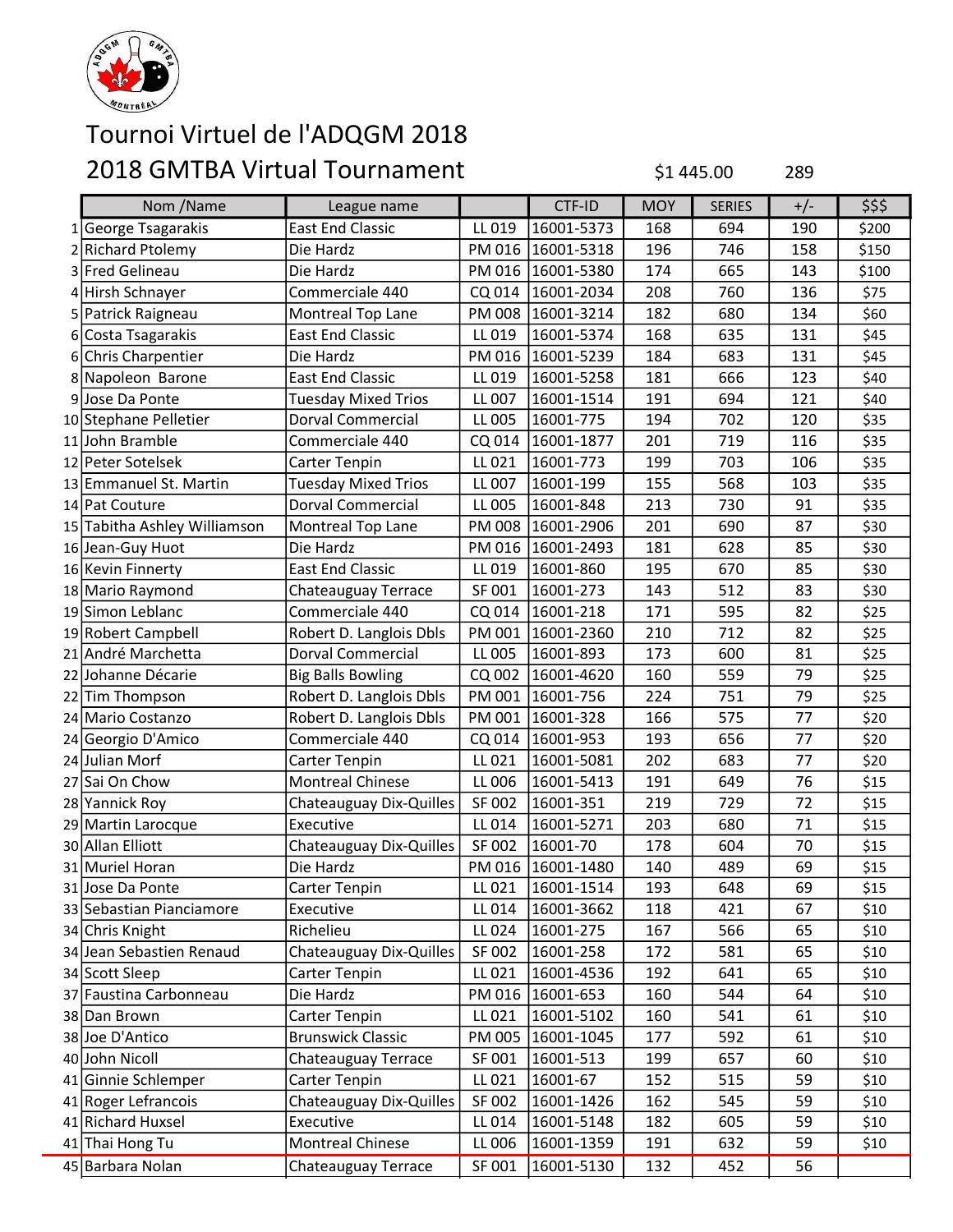

| Nom /Name                | League name                |        | CTF-ID              | <b>MOY</b> | <b>SERIES</b> | $+/-$ | \$\$\$ |
|--------------------------|----------------------------|--------|---------------------|------------|---------------|-------|--------|
| 45 John Bramble          | Robert D. Langlois Dbls    | PM 001 | 16001-187           | 202        | 662           | 56    |        |
| 47 Rene Deschamps        | Die Hardz                  | PM 016 | 16001-1469          | 140        | 475           | 55    |        |
| 47 Katherine McCormick   | Robert D. Langlois Dbls    | PM 001 | 16001-3509          | 180        | 595           | 55    |        |
| 47 Tim Lalonde           | Commerciale 440            | CQ 014 | 15003-189           | 187        | 616           | 55    |        |
| 50 Val Procopio          | Executive                  | LL 014 | 16001-763           | 166        | 552           | 54    |        |
| 51 Suresh Arivelu        | Executive                  | LL 014 | 16001-40            | 166        | 550           | 52    |        |
| 51 Kenneth Chu           | <b>Montreal Chinese</b>    | LL 006 | 16001-5144          | 186        | 610           | 52    |        |
| 53 Melissa Allo          | <b>Big Balls Bowling</b>   | CQ 002 | 16001-254           | 129        | 438           | 51    |        |
| 54 Dax Tan               | <b>Montreal Chinese</b>    | LL 006 | 16001-1338          | 193        | 629           | 50    |        |
| 54 Joe Saikali           | Carter Tenpin              | LL 021 | 16001-5103          | 197        | 641           | 50    |        |
| 56 Monica Petschner      | Executive                  | LL 014 | 16001-3661          | 124        | 421           | 49    |        |
| 56 Cas Ramsoomair        | Richelieu                  | LL 024 | 16001-2230          | 165        | 544           | 49    |        |
| 56 Howard Kleinberg      | <b>Big Balls Bowling</b>   | CQ 002 | 16001-11            | 207        | 670           | 49    |        |
| 59 Robert Peddle         | <b>East End Classic</b>    | LL 019 | 16001-5098          | 139        | 465           | 48    |        |
| 59 Jean Guy Huot         | Chateauguay Dix-Quilles    | SF 002 | 16001-2493          | 173        | 567           | 48    |        |
| 59 Kevin Frannola        | Robert D. Langlois Dbls    | PM 001 | 16001-93            | 214        | 690           | 48    |        |
| 62 Les Cowan             | Montreal Top Lane          | PM 008 | 16001-4050          | 151        | 500           | 47    |        |
| 62 Gerry Rotstein        | <b>Tuesday Mixed Trios</b> | LL 007 | 16001-3290          | 199        | 644           | 47    |        |
| 62 Randy Rose            | <b>Dorval Commercial</b>   | LL 005 | 16001-8             | 199        | 644           | 47    |        |
| 65 Paul Pedulla          | <b>Tuesday Mixed Trios</b> | LL 007 | 16001-2838          | 153        | 505           | 46    |        |
| 65 Shaun Westlake        | <b>Dorval Commercial</b>   | LL 005 | 16001-3451          | 193        | 625           | 46    |        |
| 65 Simon Tremblay        | Chateauguay Dix-Quilles    | SF 002 | 16001-4100          | 214        | 688           | 46    |        |
| 68 Chris Corbin          | Montreal Top Lane          | PM 008 | 16001-2811          | 216        | 693           | 45    |        |
| 69 Oksanna Fleming       | Die Hardz                  | PM 016 | 16001-4950          | 156        | 512           | 44    |        |
| 69 Jeff Clarke           | <b>Brunswick Classic</b>   | PM 005 | 16001-1489          | 184        | 596           | 44    |        |
| 71 Anna Watkins          | Die Hardz                  |        | PM 016   16001-1481 | 127        | 424           | 43    |        |
| 71 Ralf Tortis           | <b>Big Balls Bowling</b>   | CQ 002 | 16001-250           | 151        | 496           | 43    |        |
| 71 Ginnie Schlemper      | <b>Tuesday Mixed Trios</b> | LL 007 | 16001-67            | 158        | 517           | 43    |        |
| 71 Wilson Wong           | <b>Montreal Chinese</b>    | LL 006 | 16001-1341          | 180        | 583           | 43    |        |
| 71 Jean-Guy Roussel      | Commerciale 440            | CQ 014 | 16001-2499          | 188        | 607           | 43    |        |
| 71 Larry Vertolli        | <b>Dorval Commercial</b>   | LL 005 | 16001-463           | 219        | 700           | 43    |        |
| 77 William Armstrong     | Richelieu                  | LL 024 | 16001-1560          | 144        | 474           | 42    |        |
| 78 Daniel Thibodeau      | <b>Brunswick Classic</b>   |        | PM 005 16001-2307   | 158        | 515           | 41    |        |
| 79 Carole Renzo          | Executive                  | LL 014 | 16001-5349          | 119        | 397           | 40    |        |
| 79 Gail Bogle            | <b>East End Classic</b>    | LL 019 | 16001-2509          | 147        | 481           | 40    |        |
| 79 Kent (Jian Hua?) Deng | <b>Montreal Chinese</b>    | LL 006 | 16001-5412          | 182        | 586           | 40    |        |
| 82 Diane Stacey          | Executive                  | LL 014 | 16001-2820          | 153        | 498           | 39    |        |
| 83 Simon White           | Executive                  | LL 014 | 16001-465           | 149        | 485           | 38    |        |
| 83 Ken Rankin            | <b>Tuesday Mixed Trios</b> | LL 007 | 16001-4379          | 175        | 563           | 38    |        |
| 83 Andre Maier           | Montreal Top Lane          | PM 008 | 16001-4974          | 200        | 638           | 38    |        |
| 86 Cindy Broccoli        | <b>East End Classic</b>    | LL 019 | 16001-5094          | 161        | 520           | 37    |        |
| 86 Jenny Rohwer          | Montreal Top Lane          | PM 008 | 16001-1435          | 171        | 550           | 37    |        |
| 86 Joe Russo             | Acra                       | LL 008 | 16001-842           | 177        | 568           | 37    |        |
| 86 Sean Pierson          | Carter Tenpin              | LL 021 | 16001-173           | 184        | 589           | 37    |        |
| 86 Tim Thompson          | Dorval Commercial          | LL 005 | 16001-756           | 224        | 709           | 37    |        |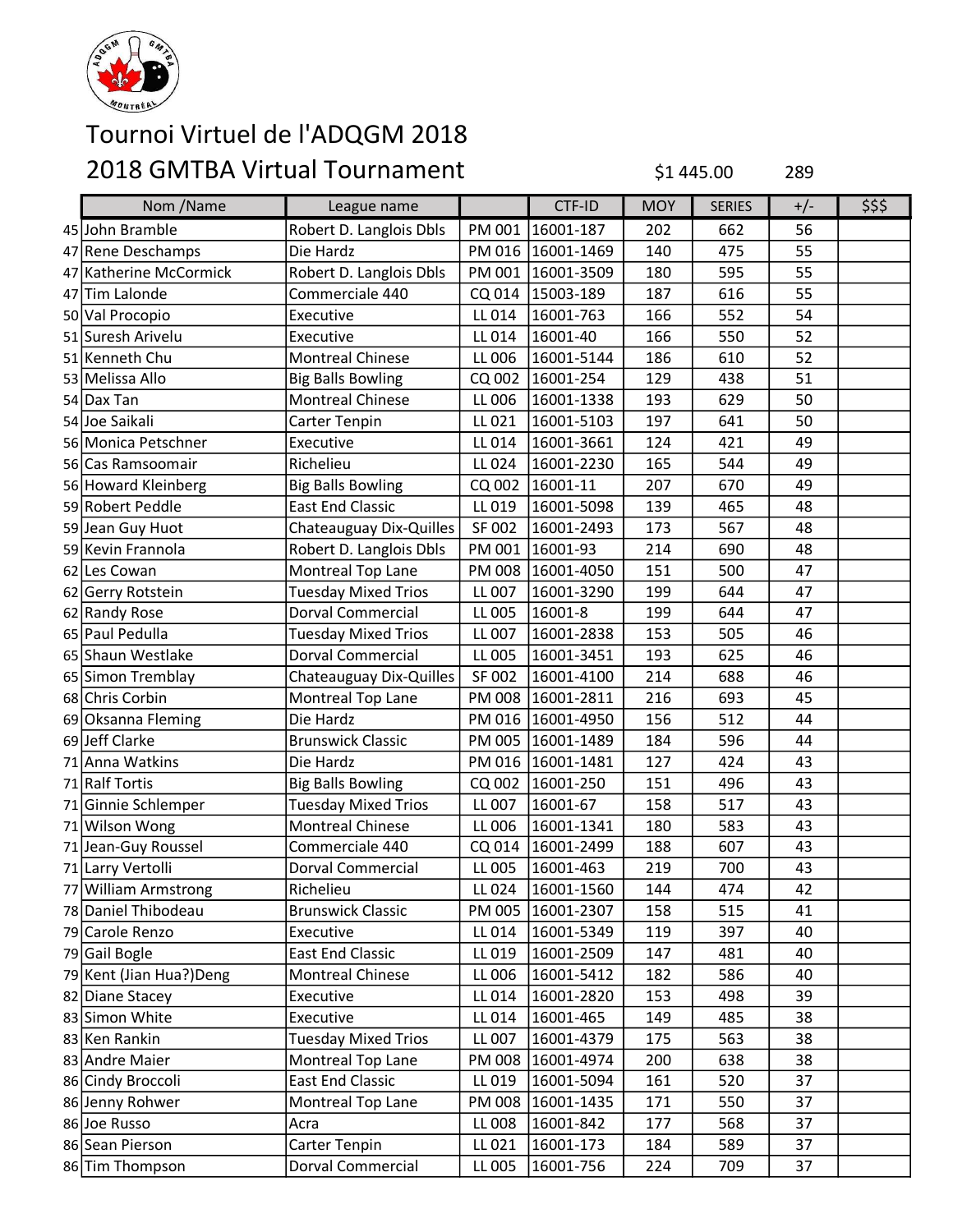

| Nom /Name                 | League name                |        | CTF-ID              | <b>MOY</b> | <b>SERIES</b> | $+/-$ | \$\$\$ |
|---------------------------|----------------------------|--------|---------------------|------------|---------------|-------|--------|
| 91 Karine Leduc           | Chateauguay Terrace        | SF 001 | 16001-425           | 158        | 509           | 35    |        |
| 91 Allan Stevens          | Executive                  | LL 014 | 16001-872           | 170        | 545           | 35    |        |
| 91 Claude Carpentier      | Commerciale 440            | CQ 014 | 16001-5220          | 197        | 626           | 35    |        |
| 91 Jean Clément           | Commerciale 440            | CQ 014 | 16001-209           | 202        | 641           | 35    |        |
| 95 Patrick Charpentier    | Commerciale 440            |        | CQ 014   16001-2691 | 194        | 615           | 33    |        |
| 96 Agelito Manuel         | Carter Tenpin              | LL 021 | 16001-5080          | 157        | 503           | 32    |        |
| 96 Pat Beauchamp          | Robert D. Langlois Dbls    |        | PM 001 15003-2106   | 218        | 686           | 32    |        |
| 98 Roberto Michieletto    | Carter Tenpin              | LL 021 | 16001-4768          | 168        | 535           | 31    |        |
| 99 Robert D'Ambrosio      | Carter Tenpin              | LL 021 | 16001-57            | 163        | 519           | 30    |        |
| 99 Fran Pomerantz         | <b>Tuesday Mixed Trios</b> | LL 007 | 16001-182           | 170        | 540           | 30    |        |
| 99 Wayne Fountain         | <b>East End Classic</b>    | LL 019 | 16001-2105          | 196        | 618           | 30    |        |
| 102 Brent Perry           | <b>East End Classic</b>    | LL 019 | 16001-2391          | 105        | 343           | 28    |        |
| 102 Marie Eve Nantel      | Chateauguay Dix-Quilles    | SF 002 | 16001-3816          | 156        | 496           | 28    |        |
| 102 Robert Courcelles     | Robert D. Langlois Dbls    | PM 001 | 16001-3578          | 168        | 532           | 28    |        |
| 102 Luc Desaulniers       | Chateauguay Dix-Quilles    | SF 002 | 16001-4498          | 181        | 571           | 28    |        |
| 102 Michel Lamothe        | Chateauguay Dix-Quilles    | SF 002 | 16001-1439          | 188        | 592           | 28    |        |
| 102 Phillipe Olivier Dion | Chateauguay Dix-Quilles    | SF 002 | 16002-409           | 212        | 664           | 28    |        |
| 108 Martin Rochon         | Executive                  | LL 014 | 16001-245           | 157        | 498           | 27    |        |
| 108 David Ho              | <b>East End Classic</b>    | LL 019 | 16001-4904          | 173        | 546           | 27    |        |
| 108 Mario Datijan         | Carter Tenpin              | LL 021 | 16001-1760          | 213        | 666           | 27    |        |
| 111 Charles Masseau       | Executive                  | LL 014 | 16001-238           | 131        | 419           | 26    |        |
| 111 Guy Lussier           | Commerciale 440            | CQ 014 | 16001-205           | 195        | 611           | 26    |        |
| 111 Ping Chai Wong        | <b>Montreal Chinese</b>    | LL 006 | 16001-107           | 195        | 611           | 26    |        |
| 114 Lucie Langlois        | Chateauguay Dix-Quilles    | SF 002 | 16001-3518          | 156        | 493           | 25    |        |
| 115 Monica Petschner      | Carter Tenpin              | LL 021 | 1601-3661           | 127        | 405           | 24    |        |
| 115 Robert Elliott        | Montreal Top Lane          | PM 008 | 16001-1428          | 187        | 585           | 24    |        |
| 115 Wallace Lau           | <b>Dorval Commercial</b>   | LL 005 | 16001-2754          | 208        | 648           | 24    |        |
| 118 Rudolph Lowe          | <b>Brunswick Classic</b>   | PM 005 | 16001-3250          | 167        | 524           | 23    |        |
| 118 Andrew Dobson         | Dorval Commercial          | LL 005 | 16001-3340          | 202        | 629           | 23    |        |
| 120 Melanie Pereira       | Die Hardz                  |        | PM 016 16001-5428   | 125        | 397           | 22    |        |
| 120 Martin Theroux        | Chateauguay Dix-Quilles    | SF 002 | 16001-5133          | 218        | 676           | 22    |        |
| 122 Peter Whalen          | <b>Brunswick Classic</b>   |        | PM 005   16001-1568 | 145        | 456           | 21    |        |
| 122 Colin Bailey          | Carter Tenpin              | LL 021 | 16001-676           | 171        | 534           | 21    |        |
| 122 Roberto Mirarchi      | <b>Tuesday Mixed Trios</b> | LL 007 | 16001-2349          | 193        | 600           | 21    |        |
| 125 Art Regenstreif       | Dorval Commercial          | LL 005 | 16001-1853          | 180        | 560           | 20    |        |
| 125 Frank Catanzariti     | Commerciale 440            |        | CQ 014   16001-894  | 200        | 620           | 20    |        |
| 127 Michel Collete        | Robert D. Langlois Dbls    |        | PM 001 16001-226    | 198        | 613           | 19    |        |
| 128 Steve Widgington      | Die Hardz                  |        | PM 016   16001-1475 | 170        | 528           | 18    |        |
| 128 Robert Mirarchi       | Carter Tenpin              | LL 021 | 16001-2349          | 200        | 618           | 18    |        |
| 128 Jimmy Keophila        | <b>Montreal Chinese</b>    | LL 006 | 16001-1350          | 206        | 636           | 18    |        |
| 131 Fred Schmidt          | Executive                  | LL 014 | 16001-3664          | 146        | 455           | 17    |        |
| 131 David Rabow           | <b>East End Classic</b>    | LL 019 | 16001-2378          | 181        | 560           | 17    |        |
| 131 Chung Chiu Ma         | <b>Montreal Chinese</b>    | LL 006 | 16001-1361          | 195        | 602           | 17    |        |
| 131 Mario Datijan         | Dorval Commercial          | LL 005 | 16001-1760          | 202        | 623           | 17    |        |
| 131 Dany Bouliane         | Commerciale 440            |        | CQ 014 16001-206    | 212        | 653           | 17    |        |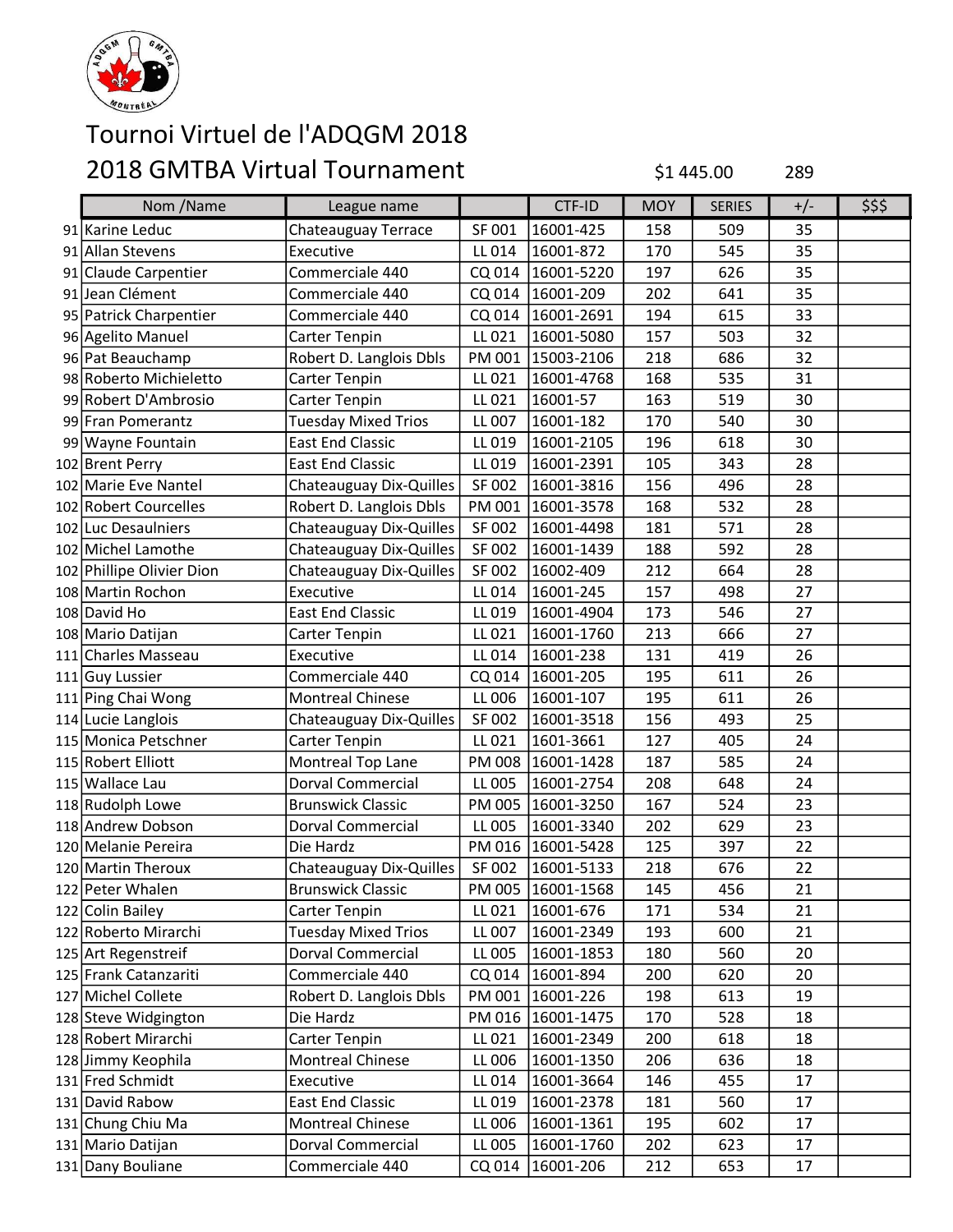

| Nom /Name              | League name                |               | CTF-ID            | <b>MOY</b> | <b>SERIES</b> | $+/-$          | \$\$\$ |
|------------------------|----------------------------|---------------|-------------------|------------|---------------|----------------|--------|
| 131 Hugo Poitras       | Commerciale 440            | CQ 014        | 16001-191         | 216        | 665           | 17             |        |
| 137 Brian Kanis        | <b>Tuesday Mixed Trios</b> | LL 007        | 16001-5420        | 183        | 565           | 16             |        |
| 138 Sarah Jones        | Chateauguay Terrace        | SF 001        | 16001-5385        | 159        | 492           | 15             |        |
| 138 Joe Nunes          | Robert D. Langlois Dbls    | PM 001        | 16001-16          | 199        | 612           | 15             |        |
| 140 Lori Howard        | Die Hardz                  |               | PM 016 16001-4917 | 147        | 455           | 14             |        |
| 141 Mitchell Carpman   | Executive                  | LL 014        | 16001-259         | 195        | 597           | 12             |        |
| 141 Jonathan Claveau   | Dorval Commercial          | LL 005        | 16001-3577        | 209        | 639           | 12             |        |
| 143 Bernie Renard      | Carter Tenpin              | LL 021        | 16001-5055        | 141        | 434           | 11             |        |
| 143 Shirley Truby      | Carter Tenpin              | LL 021        | 16001-852         | 150        | 461           | 11             |        |
| 143 Allan Xu           | <b>Montreal Chinese</b>    | LL 006        | 16001-1353        | 202        | 617           | 11             |        |
| 143 Mario Izzo Jr.     | <b>Big Balls Bowling</b>   | CQ 002        | 16001-1042        | 221        | 674           | 11             |        |
| 147 Frank Mucciardi    | <b>Big Balls Bowling</b>   | CQ 002        | 16001-251         | 153        | 469           | 10             |        |
| 147 Paul Cheung        | <b>Montreal Chinese</b>    | LL 006        | 16001-1355        | 183        | 559           | 10             |        |
| 147 Tim Thompson       | Commerciale 440            | CQ 014        | 16001-756         | 223        | 679           | 10             |        |
| 150 Cathy Labreche     | <b>Brunswick Classic</b>   | PM 005        | 16001-4984        | 146        | 447           | 9              |        |
| 151 Staly Wong         | <b>Montreal Chinese</b>    | LL 006        | 16001-1344        | 192        | 584           | 8              |        |
| 152 Jonathan Pilon     | <b>East End Classic</b>    | LL 019        | 16001-407         | 166        | 505           | $\overline{7}$ |        |
| 152 Tom Eeet           | Carter Tenpin              | LL 021        | 16001-229         | 178        | 541           | $\overline{7}$ |        |
| 152 Patrick Baylis     | Commerciale 440            | CQ 014        | 16001-2004        | 200        | 607           | $\overline{7}$ |        |
| 152 Pascal Loyer       | Chateauguay Dix-Quilles    | SF 002        | 16002-252         | 208        | 631           | $\overline{7}$ |        |
| 156 Cathy Labreche     | Montreal Top Lane          | <b>PM 008</b> | 16001-4984        | 140        | 426           | 6              |        |
| 156 George Graham      | Die Hardz                  | PM 016        | 16001-4806        | 159        | 483           | 6              |        |
| 156 Dave Poupart       | Chateauguay Dix-Quilles    | SF 002        | 16001-1292        | 201        | 609           | 6              |        |
| 156 Danny Murray       | <b>Brunswick Classic</b>   | PM 005        | 16001-4469        | 204        | 618           | 6              |        |
| 160 Shao Xin Xu        | <b>Montreal Chinese</b>    | LL 006        | 16001-1354        | 186        | 562           | 4              |        |
| 160 Ray Gelineau       | Die Hardz                  | PM 016        | 16001-3814        | 189        | 571           | 4              |        |
| 160 Robert Bouchard    | Commerciale 440            | CQ 014        | 16001-914         | 198        | 598           | $\overline{4}$ |        |
| 160 Jim Goodson        | Montreal Top Lane          | <b>PM 008</b> | 16001-3953        | 210        | 634           | 4              |        |
| 164 Sabino Trasente    | <b>Big Balls Bowling</b>   | CQ 002        | 16001-30          | 186        | 561           | 3              |        |
| 164 Bandy Fong         | <b>Dorval Commercial</b>   | LL 005        | 16001-3332        | 197        | 594           | 3              |        |
| 164 Ron Theriault      | <b>East End Classic</b>    | LL 019        | 16001-1185        | 221        | 666           | 3              |        |
| 164 Jason Rose         | Dorval Commercial          | LL 005        | 16001-1077        | 223        | 672           | 3              |        |
| 164 Luis Rodriguez     | Dorval Commercial          | LL 005        | 16001-4890        | 224        | 675           | 3              |        |
| 169 Rhona Rosenzweig   | <b>Tuesday Mixed Trios</b> | LL 007        | 16001-4543        | 162        | 487           | $\mathbf{1}$   |        |
| 170 Claire Ryan        | <b>Tuesday Mixed Trios</b> | LL 007        | 16001-2679        | 152        | 456           | 0              |        |
| 170 Lucien Lajoie      | Die Hardz                  | PM 016        | 16001-5244        | 179        | 537           | $\pmb{0}$      |        |
| 172 Barbara Boos       | Chateauguay Terrace        | SF 001        | 16001-535         | 151        | 452           | $-1$           |        |
| 172 Stanley Tsui       | <b>Montreal Chinese</b>    | LL 006        | 16001-4602        | 188        | 563           | $-1$           |        |
| 174 Bernice Viau       | Chateauguay Terrace        | SF 001        | 16001-1324        | 135        | 403           | $-2$           |        |
| 174 Alain Baladi       | <b>East End Classic</b>    | LL 019        | 16001-5375        | 154        | 460           | $-2$           |        |
| 174 Ionnis Antonaras   | Commerciale 440            | CQ 014        | 16001-4941        | 173        | 517           | $-2$           |        |
| 174 Stephane Pelletier | Robert D. Langlois Dbls    | PM 001        | 16001-775         | 204        | 610           | $-2$           |        |
| 174 Allen Phung        | Montreal Chinese           | LL 006        | 16001-1365        | 210        | 628           | $-2$           |        |
| 179 Claude Larocque    | Executive                  | LL 014        | 16001-5350        | 193        | 576           | $-3$           |        |
| 179 Hul Hua Zhu        | <b>Montreal Chinese</b>    | LL 006        | 16001-1349        | 195        | 582           | $-3$           |        |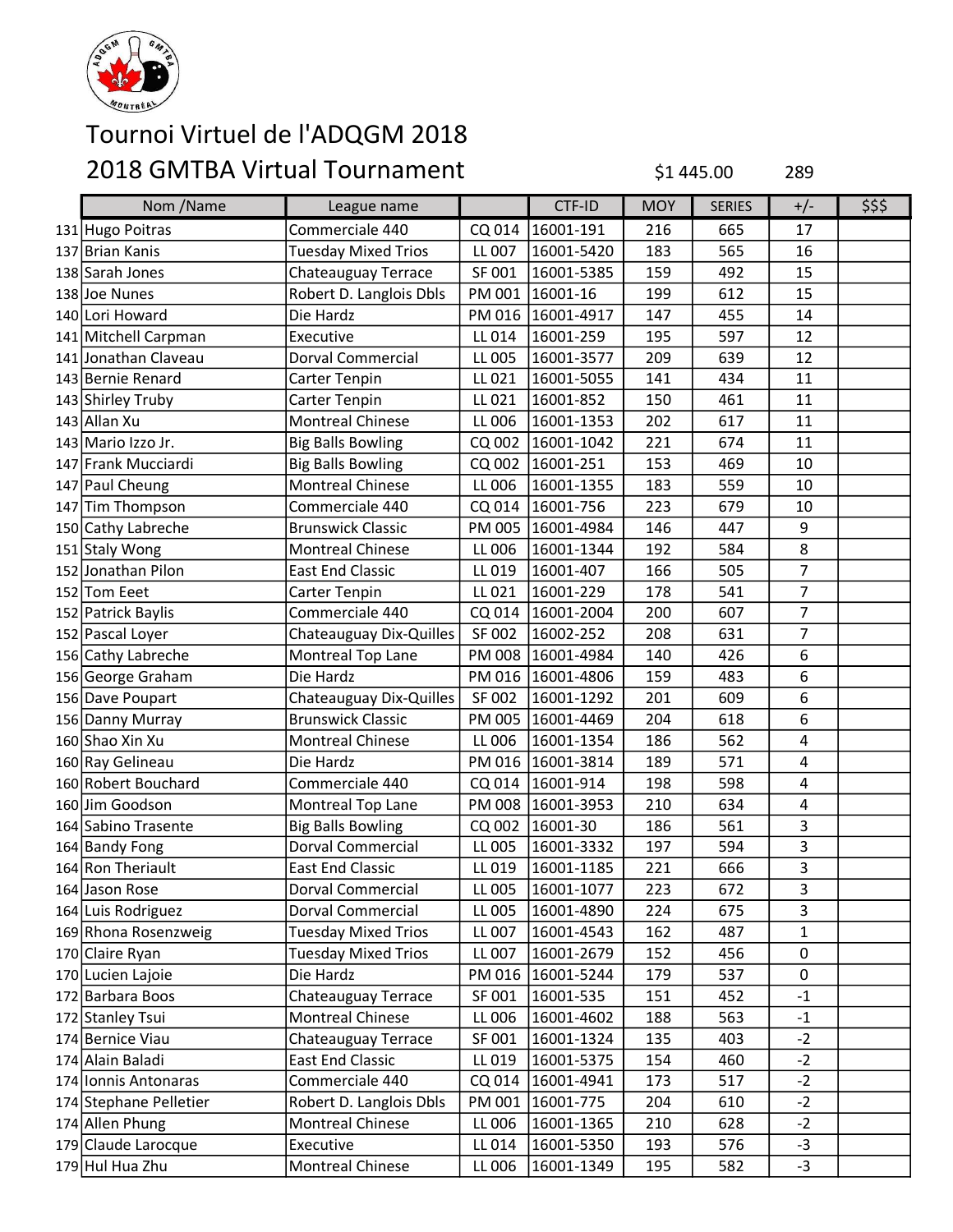

| Nom /Name                   | League name                |        | CTF-ID              | <b>MOY</b> | <b>SERIES</b> | $+/-$ | \$\$\$ |
|-----------------------------|----------------------------|--------|---------------------|------------|---------------|-------|--------|
| 181 Winston Miles           | <b>Brunswick Classic</b>   | PM 005 | 16001-2133          | 154        | 458           | -4    |        |
| 181 Randy Warren            | Richelieu                  | LL 024 | 16001-2747          | 193        | 575           | $-4$  |        |
| 181 Leonard Levesque        | Executive                  | LL 014 | 16001-207           | 207        | 617           | $-4$  |        |
| 184 Charles Paradis         | Executive                  | LL 014 | 16001-3659          | 157        | 465           | $-6$  |        |
| 184 Dave Struger            | Die Hardz                  |        | PM 016 16001-5275   | 171        | 507           | $-6$  |        |
| 184 Antony Seon             | <b>Brunswick Classic</b>   | PM 005 | 16001-489           | 182        | 540           | $-6$  |        |
| 184 Carlos Pereyra          | Commerciale 440            | CQ 014 | 16001-142           | 194        | 576           | $-6$  |        |
| 184 Lorne Shapiro           | <b>Dorval Commercial</b>   | LL 005 | 16001-1182          | 207        | 615           | $-6$  |        |
| 189 Sydney Feldhammer       | <b>Big Balls Bowling</b>   | CQ 002 | 16001-1995          | 183        | 542           | $-7$  |        |
| 190 Patricia Humphreys      | Acra                       | LL 008 | 16001-1887          | 155        | 457           | -8    |        |
| 190 Claude Perreault        | Dorval Commercial          | LL 005 | 16001-1766          | 214        | 634           | -8    |        |
| 192 Alvar Molchan           | Executive                  | LL 014 | 16001-219           | 172        | 507           | -9    |        |
| 192 Sylvain Lebel           | Commerciale 440            | CQ 014 | 16001-2568          | 204        | 603           | -9    |        |
| 192 Danny Murray            | Montreal Top Lane          | PM 008 | 16001-4469          | 206        | 609           | -9    |        |
| 192 Lenford Brown           | Commerciale 440            | CQ 014 | 16001-2454          | 209        | 618           | -9    |        |
| 196 Shirley Truby           | Executive                  | LL 014 | 16001-852           | 154        | 452           | $-10$ |        |
| 193 Rod Grunau              | Executive                  | LL 014 | 16001-1052          | 163        | 479           | $-10$ |        |
| 196 Mike Koutsogiannopoulos | <b>East End Classic</b>    | LL 019 | 16001-5372          | 181        | 533           | $-10$ |        |
| 196 Ken Yiu                 | Commerciale 440            |        | CQ 014 16001-72     | 193        | 569           | $-10$ |        |
| 200 Eric Jackson            | <b>Tuesday Mixed Trios</b> | LL 007 | 16001-1641          | 138        | 402           | $-12$ |        |
| 200 Roxanne Leduc           | Chateauguay Terrace        | SF 001 | 16001-4157          | 152        | 444           | $-12$ |        |
| 200 Claude De Bonville      | Chateauguay Dix-Quilles    | SF 002 | 16001-3515          | 186        | 546           | $-12$ |        |
| 200 Robert Deslauriers      | Commerciale 440            | CQ 014 | 16001-5388          | 208        | 612           | $-12$ |        |
| 204 Barry Tremaine          | Executive                  | LL 014 | 16001-5231          | 152        | 443           | $-13$ |        |
| 204 Randy Rose              | <b>Tuesday Mixed Trios</b> | LL 007 | 16001-8             | 204        | 599           | $-13$ |        |
| 206 Julie J. Loyer          | Chateauguay Dix-Quilles    | SF 002 | 16002-247           | 205        | 602           | $-13$ |        |
| 206 Dennis Hua              | <b>Montreal Chinese</b>    | LL 006 | 16001-1373          | 214        | 629           | $-13$ |        |
| 208 John Gauthier           | Acra                       | LL 008 | 16001-4011          | 148        | 430           | $-14$ |        |
| 208 Dave Poupart            | Chateauguay Terrace        | SF 001 | 16001-1292          | 210        | 616           | $-14$ |        |
| 210 John Cordes             | <b>Tuesday Mixed Trios</b> | LL 007 | 16001-2769          | 182        | 531           | $-15$ |        |
| 210 Michael Poupart         | Chateauguay Dix-Quilles    | SF 002 | 16001-361           | 192        | 561           | $-15$ |        |
| 212 Alain Morneau           | Commerciale 440            |        | CQ 014   16001-1029 | 215        | 629           | $-16$ |        |
| 213 Jean-Claude Raby        | <b>Brunswick Classic</b>   |        | PM 005   16001-2158 | 187        | 544           | $-17$ |        |
| 213 Guy Gilbert             | Commerciale 440            |        | CQ 014   16001-1997 | 204        | 595           | $-17$ |        |
| 213 Tak Mau Yau             | <b>Montreal Chinese</b>    | LL 006 | 16001-1360          | 204        | 595           | $-17$ |        |
| 216 Ben Balaus              | Carter Tenpin              | LL 021 | 16001-2063          | 201        | 585           | $-18$ |        |
| 216 Ross Hargrave           | Dorval Commercial          | LL 005 | 16001-1066          | 203        | 591           | $-18$ |        |
| 218 Jeff Portnoff           | Executive                  | LL 014 | 16001-784           | 165        | 476           | $-19$ |        |
| 218 Randy Rose              | Carter Tenpin              | LL 021 | 16001-8             | 201        | 584           | $-19$ |        |
| 220 Carmine Lisio           | Executive                  | LL 014 | 16001-3657          | 141        | 403           | $-20$ |        |
| 220 Cam Vinh Le             | <b>Montreal Chinese</b>    | LL 006 | 16001-1346          | 185        | 535           | $-20$ |        |
| 222 Sylvie Harnois          | <b>Brunswick Classic</b>   | PM 005 | 16001-233           | 120        | 339           | $-21$ |        |
| 222 Lori Howard             | <b>Brunswick Classic</b>   |        | PM 005   16001-4917 | 150        | 429           | $-21$ |        |
| 222 Mario Izzo Sr.          | <b>Big Balls Bowling</b>   |        | CQ 002   16001-934  | 229        | 666           | $-21$ |        |
| 225 Anne Marie Chmilnitzky  | Carter Tenpin              |        | LL 021   16001-668  | 160        | 458           | $-22$ |        |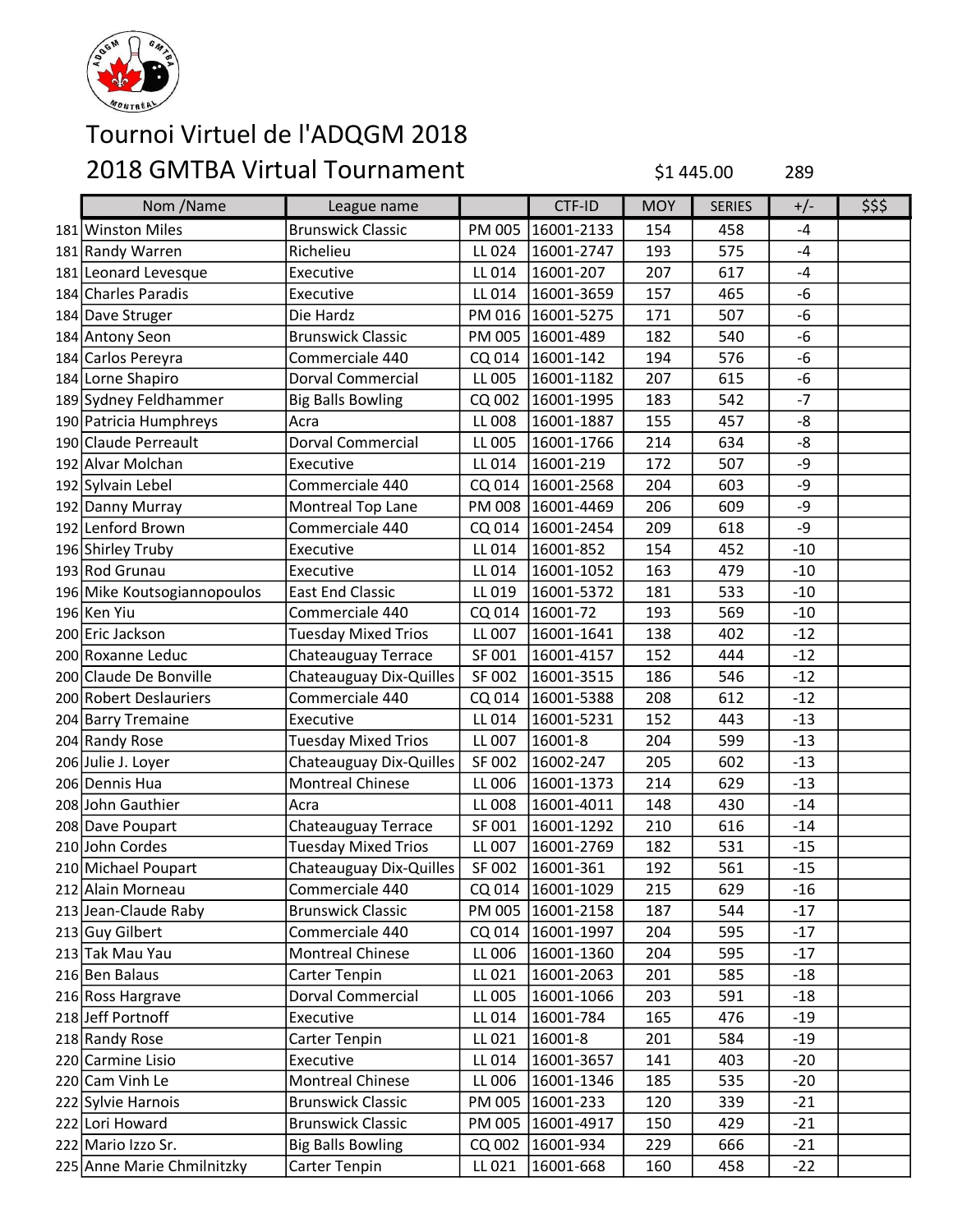

| Nom /Name                  | League name                |        | CTF-ID              | <b>MOY</b> | <b>SERIES</b> | $+/-$ | \$\$\$ |
|----------------------------|----------------------------|--------|---------------------|------------|---------------|-------|--------|
| 225 Gary Vertolli          | <b>Tuesday Mixed Trios</b> | LL 007 | 16001-463           | 196        | 566           | $-22$ |        |
| 227 Gerald Sassade         | <b>Brunswick Classic</b>   | PM 005 | 16001-4812          | 160        | 457           | $-23$ |        |
| 228 Deborah Ryan           | Richelieu                  | LL 024 | 16001-4746          | 143        | 405           | $-24$ |        |
| 228 Roger Harte            | Acra                       | LL 008 | 16001-1254          | 143        | 405           | $-24$ |        |
| 228 Renée Holinaty         | Acra                       | LL 008 | 16001-3980          | 155        | 441           | $-24$ |        |
| 231 Chris Corbin           | Robert D. Langlois Dbls    | PM 001 | 16001-2811          | 211        | 608           | $-25$ |        |
| 232 Giovanni Missori       | Die Hardz                  | PM 016 | 16001-4951          | 178        | 508           | $-26$ |        |
| 233 Antimo Graziano        | <b>Big Balls Bowling</b>   | CQ 002 | 16001-3361          | 144        | 405           | $-27$ |        |
| 233 Eddy Tse               | <b>Dorval Commercial</b>   | LL 005 | 16001-3088          | 205        | 588           | $-27$ |        |
| 233 Georges Rougas         | Commerciale 440            | CQ 014 | 16001-116           | 207        | 594           | $-27$ |        |
| 236 Patrick Auclair        | Commerciale 440            |        | CQ 014 16001-208    | 179        | 508           | $-29$ |        |
| 237 Baby Palma (M. Ibarra) | Carter Tenpin              | LL 021 | 16001-3490          | 157        | 441           | $-30$ |        |
| 238 Gina Gasparrini        | Executive                  | LL 014 | 16001-62            | 144        | 401           | $-31$ |        |
| 238 Viviane Touchette      | <b>Brunswick Classic</b>   | PM 005 | 16001-279           | 160        | 449           | $-31$ |        |
| 238 Robert Lum             | <b>Montreal Chinese</b>    | LL 006 | 16001-1377          | 174        | 491           | $-31$ |        |
| 238 Victor St. Martin      | <b>Tuesday Mixed Trios</b> | LL 007 | 16001-1206          | 178        | 503           | $-31$ |        |
| 242 Val Procopio           | Carter Tenpin              | LL 021 | 16001-763           | 166        | 466           | $-32$ |        |
| 242 Sylvain Dufresne       | Commerciale 440            |        | CQ 014 16001-217    | 202        | 574           | $-32$ |        |
| 244 Bryan Blouin           | <b>East End Classic</b>    | LL 019 | 16001-5096          | 185        | 522           | $-33$ |        |
| 244 Carl Girard            | Commerciale 440            | CQ 014 | 16001-2357          | 229        | 654           | $-33$ |        |
| 246 Denise Montmagry       | Chateauguay Terrace        | SF 001 | 16001-5129          | 120        | 325           | $-35$ |        |
| 246 Raymond Dabreo         | Montreal Top Lane          |        | PM 008 16001-4477   | 194        | 547           | $-35$ |        |
| 248 Marc Lapierre          | Commerciale 440            | CQ 014 | 16001-214           | 200        | 564           | $-36$ |        |
| 249 Joe Isernia            | Commerciale 440            | CQ 014 | 16001-5393          | 195        | 547           | $-38$ |        |
| 250 Larry Bayliff          | Acra                       | LL 008 | 16001-5467          | 166        | 459           | $-39$ |        |
| 251 Pino Allo              | <b>Big Balls Bowling</b>   |        | CQ 002   16001-5397 | 207        | 580           | $-41$ |        |
| 252 Yves Cayouette         | Commerciale 440            |        | CQ 014 16001-5270   | 196        | 546           | $-42$ |        |
| 252 Rolando Villlanueva    | Carter Tenpin              | LL 021 | 16001-157           | 200        | 558           | -42   |        |
| 254 Ron Theriault          | Commerciale 440            | CQ 014 | 16001-1185          | 213        | 596           | $-43$ |        |
| 254 Elliott Leznoff        | <b>Big Balls Bowling</b>   |        | CQ 002 16001-174    | 220        | 617           | $-43$ |        |
| 256 Claude Gagnier         | <b>Brunswick Classic</b>   |        | PM 005 16001-5353   | 137        | 367           | $-44$ |        |
| 257 Barry Chazonoff        | Executive                  |        | LL 014   16001-5227 | 167        | 456           | $-45$ |        |
| 257 Eugene Poon            | Montreal Top Lane          |        | PM 008   16001-1463 | 170        | 465           | -45   |        |
| 257 Patrick Pharand        | <b>Brunswick Classic</b>   |        | PM 005   16001-112  | 180        | 495           | $-45$ |        |
| 257 Melvin Tan             | <b>Tuesday Mixed Trios</b> | LL 007 | 16001-830           | 204        | 567           | $-45$ |        |
| 261 Mike Izzo              | <b>Big Balls Bowling</b>   |        | CQ 002   16001-961  | 147        | 394           | -47   |        |
| 261 John Canoe             | <b>Brunswick Classic</b>   |        | PM 005   16001-4981 | 169        | 460           | -47   |        |
| 263 Robert Portnoff        | Executive                  | LL 014 | 16001-782           | 165        | 447           | -48   |        |
| 263 Katherine McCormick    | Carter Tenpin              | LL 021 | 16001-3509          | 189        | 519           | $-48$ |        |
| 265 Alan Czuba             | Carter Tenpin              | LL 021 | 16001-5340          | 145        | 385           | $-50$ |        |
| 265 Bernie Renard          | <b>Tuesday Mixed Trios</b> | LL 007 | 16001-5055          | 146        | 388           | $-50$ |        |
| 265 Julie Bayliff          | Acra                       | LL 008 | 16001-1174          | 186        | 508           | $-50$ |        |
| 268 Sydney Feldhammer      | Commerciale 440            |        | CQ 014   16001-1995 | 181        | 490           | $-53$ |        |
| 269 Frankie Catanzariti    | Commerciale 440            |        | CQ 014   16001-705  | 228        | 627           | $-57$ |        |
| 269 Jonathan Forest        | Commerciale 440            |        | CQ 014 16001-702    | 228        | 627           | $-57$ |        |